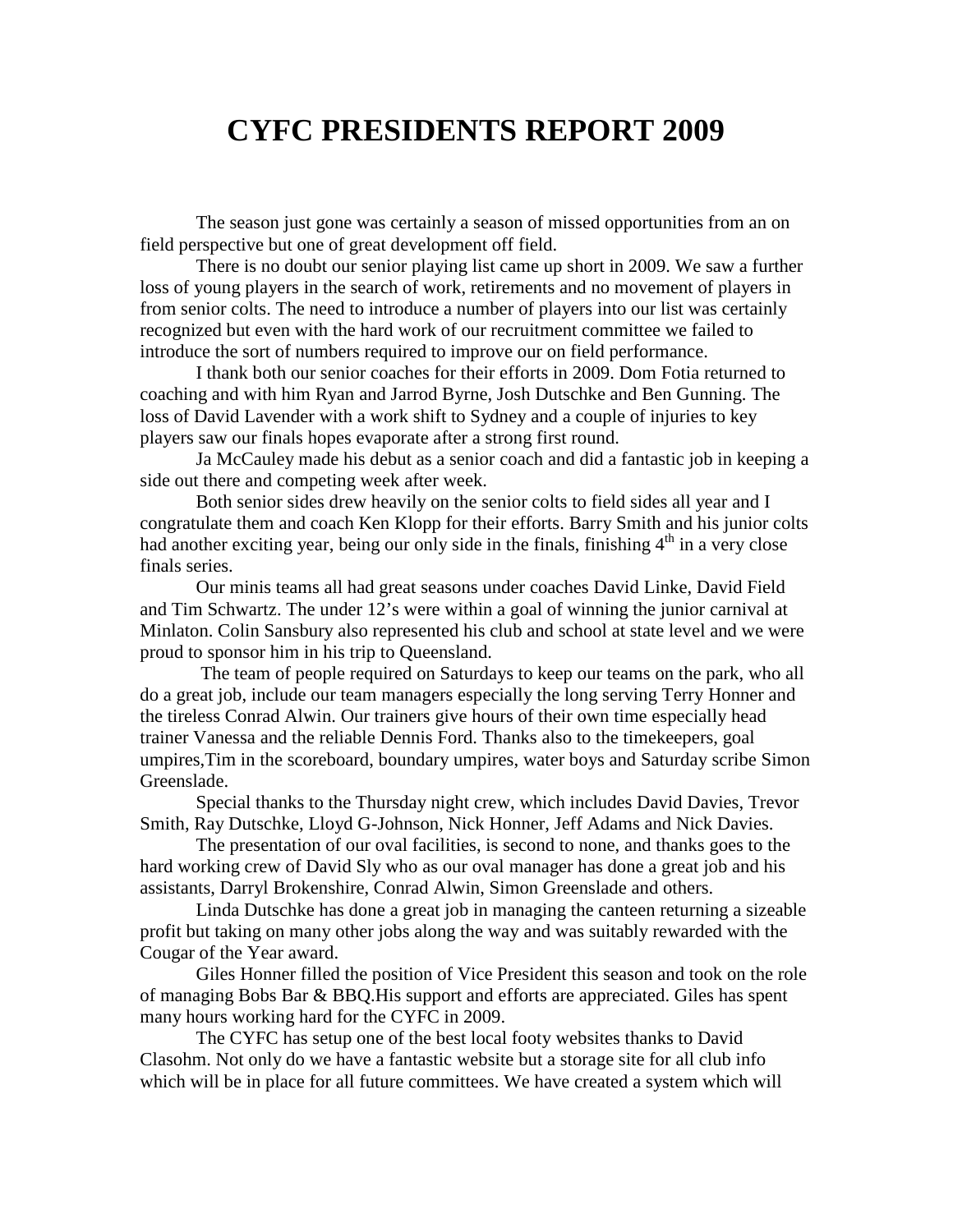allow all future committees to access all club info. I would personally like to thank Davo for his advice and opinions throughout the last season.

Congratulations to Tony Clarke for being awarded the Country Times Club Person of the Year. Clarkey has worked extremely hard for the CYFC this year as manager of the Cave and as one of the few committee members actually residing in Maitland, handling any issues that need urgent attention. His passion for the club and community is second to none.

2009 saw the Cougars produce regular newsletters of the highest quality and I would like to thank Ros Allen for her assistance with that and her input into the committee for 2009.

Our Senior players have continued to put their hand up to help the club run off the field and on. Todd Twelftree, our A grade captain, is a true club man who works tirelessly for the Cougars in all areas. Sean Hastings took over the Merchandising and with the help of a couple of junior mums saw almost 100 cougar hoodies sold to our junior footballers and netballers, in 2010 I would hope to see all our supporters in the navy blue and white. Todd and Sean along with A grade B&F winner Adam Hamilton and Brad Hudson also filled the vacant bar manager position and did a great job.

My congratulations to Michael Wyndham for the job he has done as club secretary. His first year in and Michael has covered all bases very well. It is fair to say we had a lot of ground to make up early in the year and Michael worked hard to get the club up and running for 2009. His efforts in 2009 have paved the way for a successful future for the Cougars.

I would like to personally thank Brenton Correll for his efforts for the CYFC over the last 2 seasons as treasurer. Brento has devoted many hours of his time to the Cougars and has efficiently managed the clubs finances. Brento along with the committee has produced 2 seasons of profit with 2009 producing a \$35,000 profit. A great turnaround for the club after producing a \$20,000 operating loss in 2007. Brento put a lot of time and effort into feedlotting the clubs fat lambs and it is mostly through his and Clarkey's efforts that we made a profit in this area. Brento was often one of the last to leave the Cave on Saturday night after working the bar late into the night. I thank him for his efforts and support throughout 2009.

Greg Twelftree stepped into the role of league delegate in 2009 and done a great job. As immediate past President Greg has always been a great support to me personally and for the CYFC. I thank him for his support.

Hugh Wearing stepped down as league delegate this year and perhaps for the first time Hugh has no official role at the CYFC. Hugh has offered continual support to me and I thank him for that. I hope he continues as the Patron of our club.

I thank Kate Van Schaik and Sharon Honner for their efforts in getting the Cave kitchen back on track. Kate has run the kitchen once again like a well oiled machine. I admire her passion and dedication to the Cougars, and her advice and opinions are appreciated, the CYFC has been a better place because of her input in 2009. Kate has left us with a clear plan and strategy to maintaining the performance of our kitchen for the future.